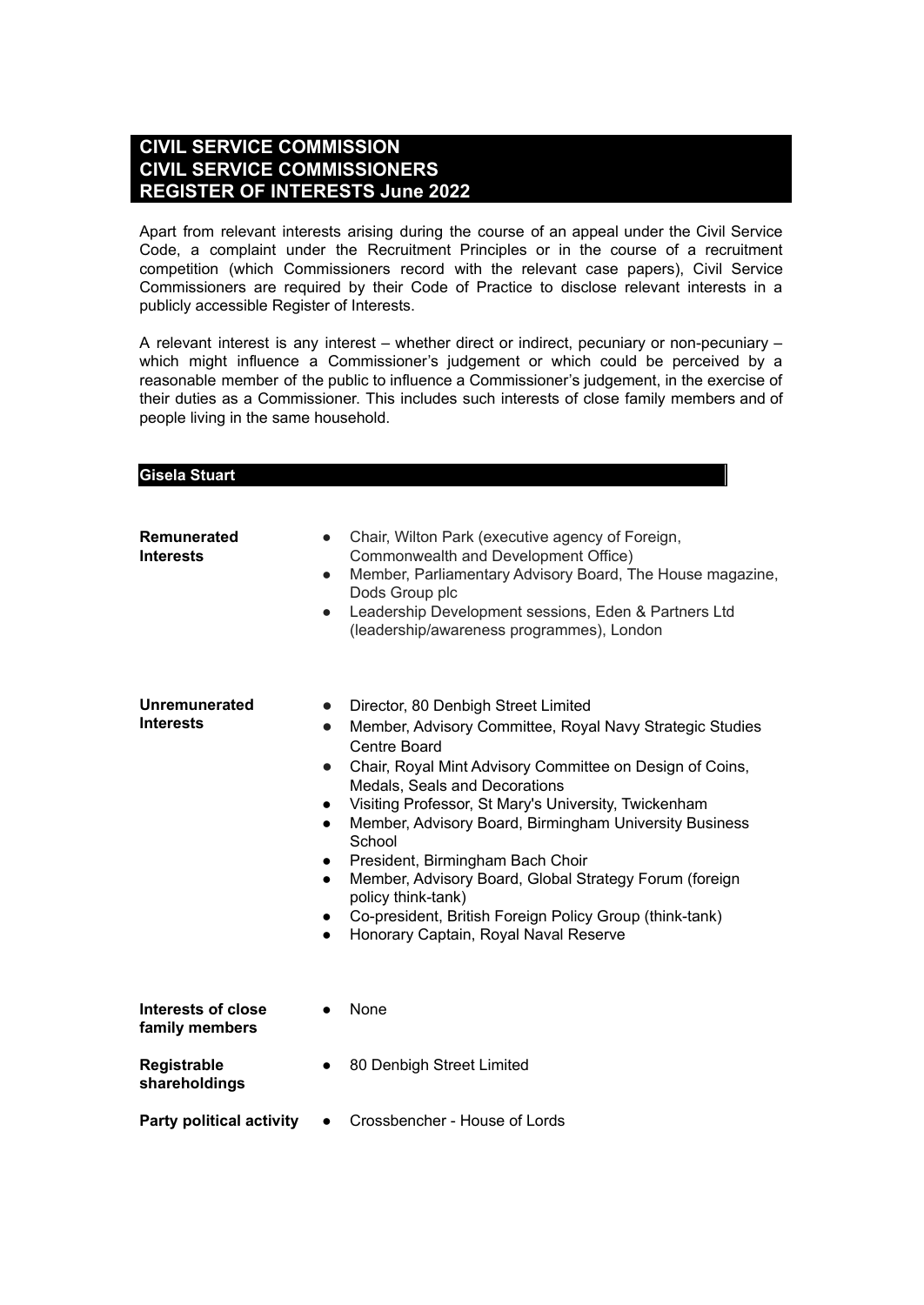### **Jane Burgess**

| Remunerated<br><b>Interests</b>      | $\bullet$<br>$\bullet$ | <b>Ordinary Member, Competition Appeals Tribunal (February</b><br>2018 to present)<br>Lay Member, House of Commons Committee on Standards |
|--------------------------------------|------------------------|-------------------------------------------------------------------------------------------------------------------------------------------|
| Unremunerated<br><b>Interests</b>    | $\bullet$              | <b>None</b>                                                                                                                               |
| Interests of close<br>family members | $\bullet$              | <b>None</b>                                                                                                                               |
| Registrable<br>shareholdings         | $\bullet$              | <b>None</b>                                                                                                                               |
| Party political activity             | $\bullet$              | None                                                                                                                                      |

## **Martin Spencer**

| Remunerated<br>Interests             | $\bullet$<br>$\bullet$<br>$\bullet$<br>$\bullet$ | Non-Exec Director, Ofsted<br>Non-Exec Director, Companies House<br>Non-Exec Director, NHS Counter Fraud Authority<br>Non-Exec Director, Criminal Cases Review Commission |
|--------------------------------------|--------------------------------------------------|--------------------------------------------------------------------------------------------------------------------------------------------------------------------------|
| <b>Unremunerated</b><br>Interests    | $\bullet$<br>●                                   | Mentor, 30% Club<br>Mentor, Exeter University Business School                                                                                                            |
| Interests of close<br>family members |                                                  | None                                                                                                                                                                     |
| Registrable<br>shareholdings         |                                                  | None                                                                                                                                                                     |
| <b>Party political activity</b>      |                                                  | None                                                                                                                                                                     |

## **Margaret Edwards**

| Remunerated<br><b>Interests</b>   | Chair, Civil Service Pension (October 2016 to present) |
|-----------------------------------|--------------------------------------------------------|
| Unremunerated<br><b>Interests</b> | <b>None</b>                                            |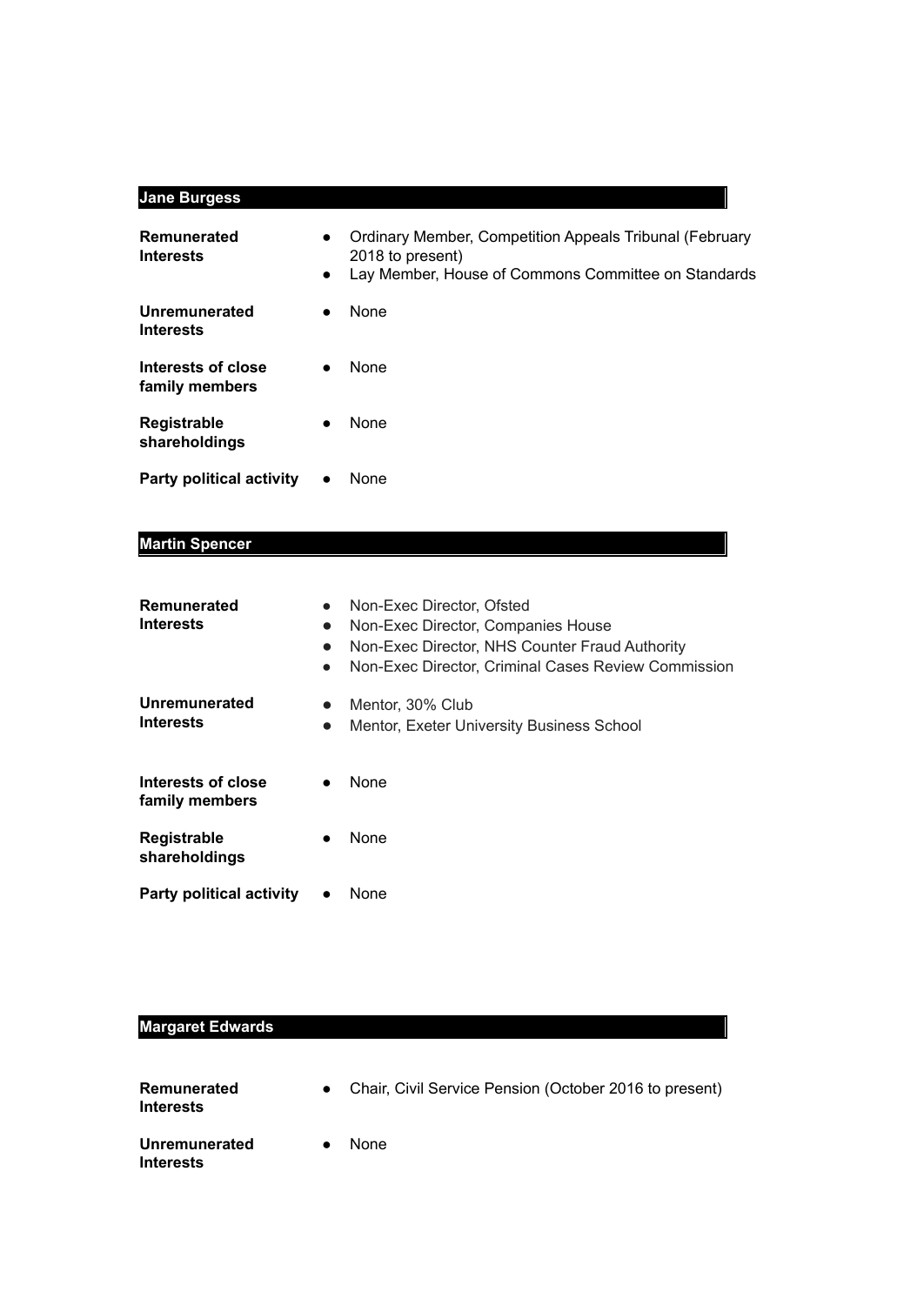| Interests of close<br>family members |           | None        |
|--------------------------------------|-----------|-------------|
| Registrable<br>shareholdings         | $\bullet$ | None        |
| <b>Party political activity</b>      |           | <b>None</b> |

#### **Paul Gray**

| Remunerated<br>Interests             | $\bullet$<br>$\bullet$ | Royal College Of Physicians (Edinburgh)<br>Care Inspectorate - non-executive director<br>Judicial Appointments Board for Scotland - lay assistant<br>Charlotte Street Partners - strategic advisor.                                                                    |
|--------------------------------------|------------------------|------------------------------------------------------------------------------------------------------------------------------------------------------------------------------------------------------------------------------------------------------------------------|
| Unremunerated<br>Interests           | $\bullet$              | Member of the Principal Civil Service Pension Scheme<br>Honorary Professor - University of Glasgow<br>Open University – member of Council, and chair of the<br>Scottish External Advisory Group<br>Medics Against Violence – patron<br>Care Opinion Scotland - advisor |
| Interests of close<br>family members |                        | Lloyds Banking Group                                                                                                                                                                                                                                                   |
| Registrable<br>shareholdings         |                        | None                                                                                                                                                                                                                                                                   |
| <b>Party political activity</b>      |                        | None                                                                                                                                                                                                                                                                   |

# **Paul Kernaghan**

| Remunerated<br><b>Interests</b>      | Commissioner For Standards, States Of Jersey<br>$\bullet$ |  |
|--------------------------------------|-----------------------------------------------------------|--|
| Unremunerated<br><b>Interests</b>    | None<br>$\bullet$                                         |  |
| Interests of close<br>family members | None<br>$\bullet$                                         |  |
| Registrable<br>shareholdings         | None                                                      |  |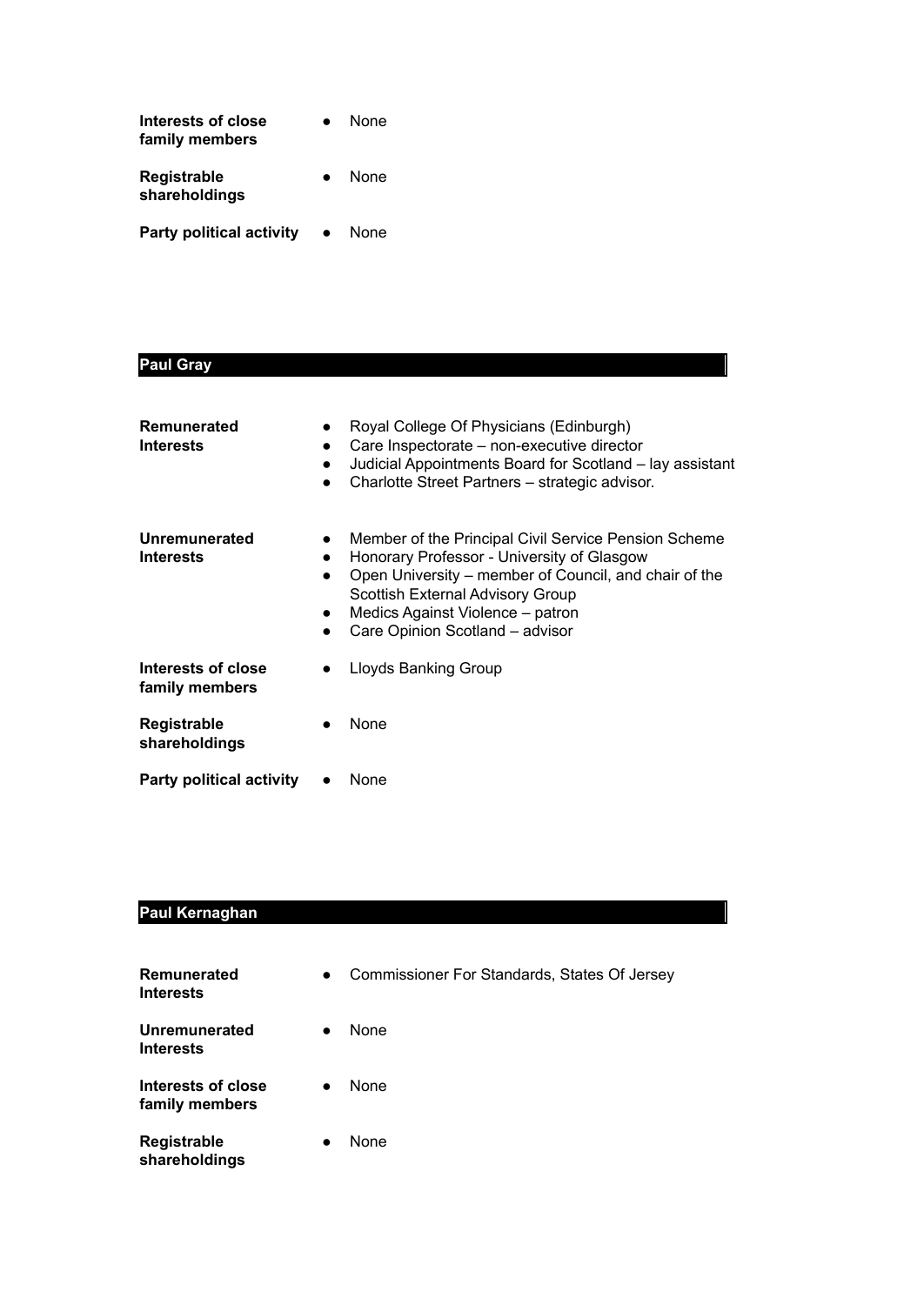**Party political activity** ● None

## **Sarah Pittam**

| <b>Remunerated</b><br><b>Interests</b> | $\bullet$<br>$\bullet$<br>$\bullet$<br>$\bullet$ | Director and shareholder of SLG Consulting Ltd<br>Department For Education - School Resource Management<br>Adviser<br>E-Qualitas - Adviser<br>Trustee of Bourne Education Trust and Chair of the Audit and<br>Risk Committee. |
|----------------------------------------|--------------------------------------------------|-------------------------------------------------------------------------------------------------------------------------------------------------------------------------------------------------------------------------------|
| Unremunerated<br><b>Interests</b>      | $\bullet$                                        | None                                                                                                                                                                                                                          |
| Interests of close<br>family members   | $\bullet$                                        | <b>None</b>                                                                                                                                                                                                                   |
| Registrable<br>shareholdings           |                                                  | None                                                                                                                                                                                                                          |
| <b>Party political activity</b>        |                                                  | None                                                                                                                                                                                                                          |

| Joanna Abeyie                          |                                                                                                                                                                                                                                                                                                                                                                                                                                                                                                                                                                                           |
|----------------------------------------|-------------------------------------------------------------------------------------------------------------------------------------------------------------------------------------------------------------------------------------------------------------------------------------------------------------------------------------------------------------------------------------------------------------------------------------------------------------------------------------------------------------------------------------------------------------------------------------------|
| <b>Remunerated</b><br><b>Interests</b> | Founder & Chief Executive Officer, BlueMoon (August<br>$\bullet$<br>2018-present)<br>Interim Head of Creative Diversity, BBC (April 22 to present)<br>Co-Secretariat, Creative Diversity All Party Parliamentary<br>$\bullet$<br>Group (July 2019)<br>Advisory board Member, Hal Leonard Europe (Feb 2021<br>$\bullet$<br>-present)<br>Managing Director, Hyden (October 2016-August 2018)                                                                                                                                                                                                |
| Unremunerated<br><b>Interests</b>      | Common Councillor, Cornhill Ward The City of London<br>$\bullet$<br>(March 2022 - present) (expenses only)<br>Expert Advisor, Expert Advisor New Scotland Yard:<br>$\bullet$<br>Counter-Terrorism (dates September 2020 -present)<br>Non-Executive Director, Investors in People (May<br>$\bullet$<br>2018-present)<br>Trustee, Innocence Project London (October 2021- present)<br>$\bullet$<br>Trustee, The Lord Mayors Appeal (October 2017 present)<br>Trustee Leadership Through Business and Sport (March 2022<br>- present)<br>Trustee, The Media Society (December 2017- present) |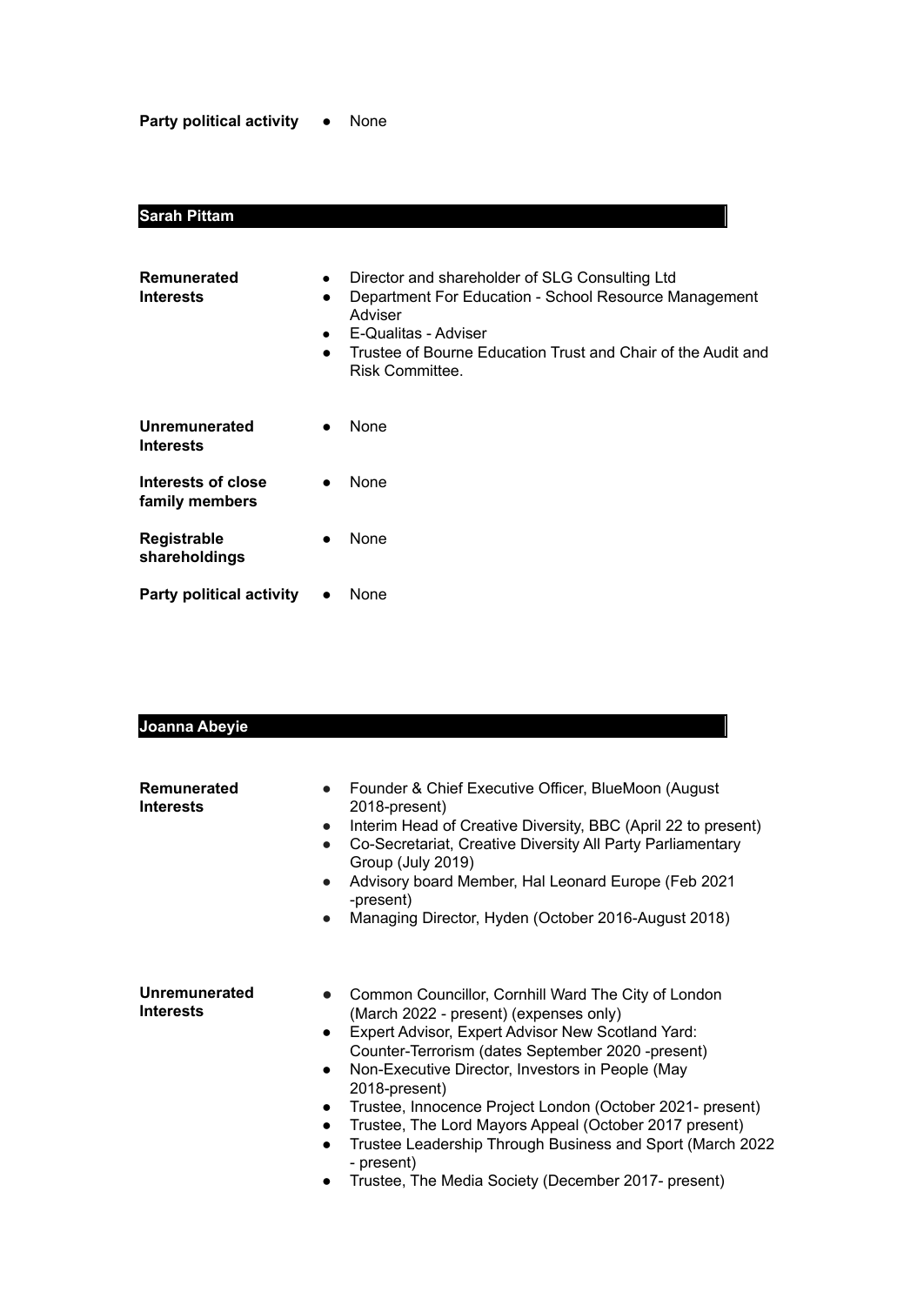|                                      | $\bullet$ | Advisory Board Member, APSCo Embrace (February<br>2021-present)<br>Member, Expert Advisory Panel, The Boundless Creativity<br>project (September 2020- February 2021)<br>(Role tbc), UN Women (May 2020-present) |
|--------------------------------------|-----------|------------------------------------------------------------------------------------------------------------------------------------------------------------------------------------------------------------------|
| Interests of close<br>family members |           | <b>None</b>                                                                                                                                                                                                      |
| Registrable<br>shareholdings         | $\bullet$ | The Global Innovation Ideas Company LTD                                                                                                                                                                          |
| <b>Party political activity</b>      | $\bullet$ | None                                                                                                                                                                                                             |

| Lea Paterson |
|--------------|
|              |

| Remunerated<br><b>Interests</b>      |           | Board Member, Independent Parliamentary Standards<br>Authority (IPSA)<br>Independent consultancy (Lea Paterson Advisory Services)                                                                  |
|--------------------------------------|-----------|----------------------------------------------------------------------------------------------------------------------------------------------------------------------------------------------------|
| Unremunerated<br><b>Interests</b>    | $\bullet$ | Independent member, Warwick University Remuneration<br>Committee<br>Director, Amherst School (Academy) Trust<br>Helpline volunteer, Independent Provision of Special<br>Educational Advice (IPSEA) |
| Interests of close<br>family members |           | Husband, British American Tobacco plc                                                                                                                                                              |
| Registrable<br>shareholdings         | $\bullet$ | Discretionary portfolio managed by Psigma Investment<br>Management (part of Punter Southall group)                                                                                                 |
| <b>Party political activity</b>      |           | None                                                                                                                                                                                               |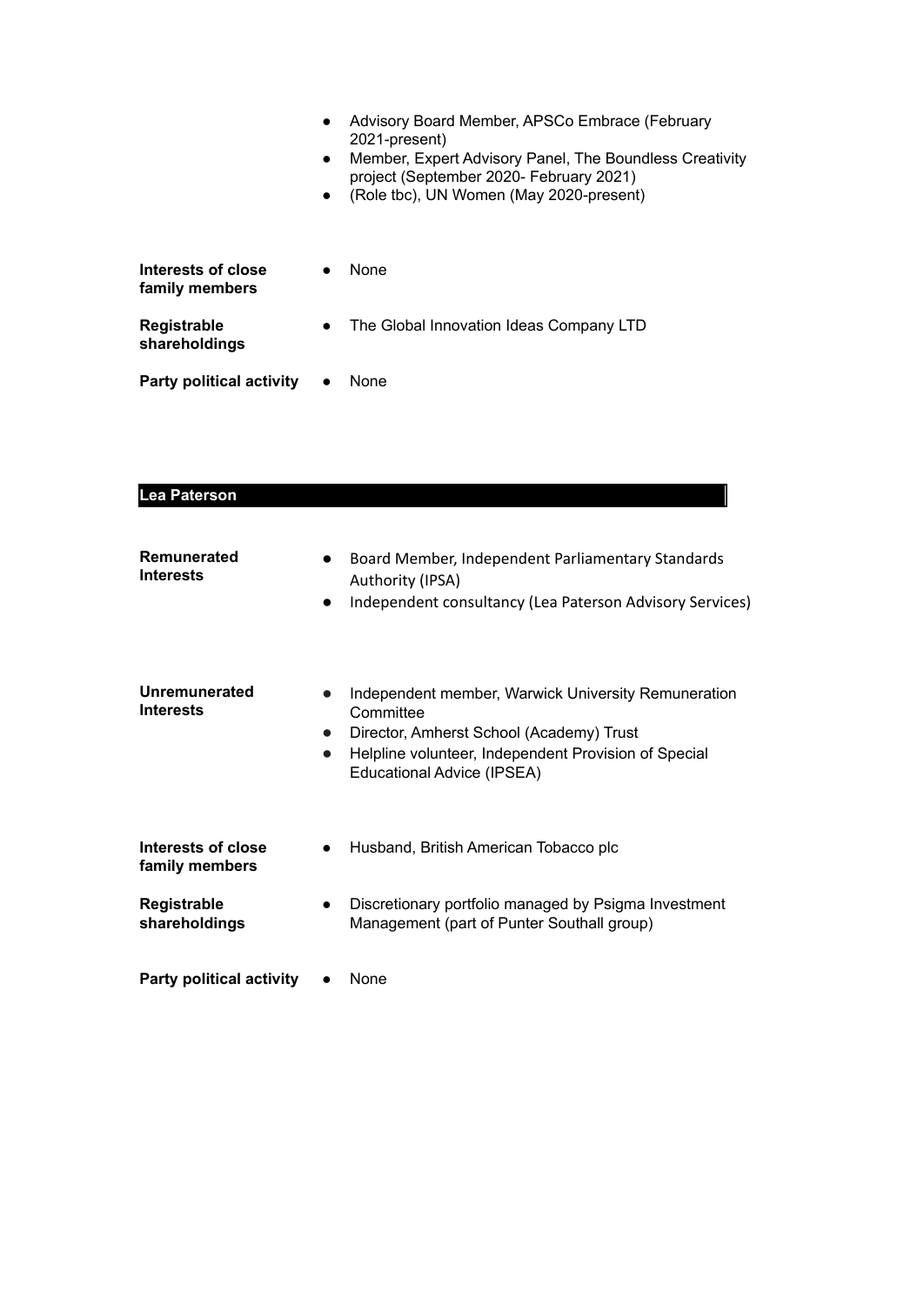#### **FORMER CIVIL SERVICE COMMISSIONERS**

The Civil Service Commissioners are required by their Code of Practice to continue to disclose relevant interests in a publicly accessible Register of Interests for one year following the end of their term of office.

The following entries are for Commissioners who completed their term of office in the last twelve months.

| <b>I IAN WATMORE – FIRST CIVIL SERVICE COMMISSIONER</b> |
|---------------------------------------------------------|
|                                                         |

| Remunerated<br><b>Interests</b>      | $\bullet$<br>$\bullet$ | Civil Service Pension, 2012 to present<br>Chair Elect of the England & Wales Cricket Board (November<br>2020 to November 2025) |
|--------------------------------------|------------------------|--------------------------------------------------------------------------------------------------------------------------------|
| Unremunerated<br><b>Interests</b>    | $\bullet$              | Council Chester Cathedral (2017 to present)                                                                                    |
| Interests of close<br>family members | $\bullet$<br>$\bullet$ | Wife: Rector, Tarporley Parish, Church of England<br>Sons: Employed by Accenture, PriceWaterhouseCoopers,<br>Sunderland AFC    |
| Registrable<br>shareholdings         | $\bullet$              | Family Investments managed by EFG IFA                                                                                          |
| <b>Party political activity</b>      |                        | None                                                                                                                           |

#### **Natalie Campbell**

| Remunerated<br><b>Interests</b>      | $\bullet$<br>$\bullet$<br>$\bullet$<br>$\bullet$<br>$\bullet$<br>$\bullet$<br>$\bullet$ | Board member, London Economic Action Partnership<br>Board member, Big Lottery Fund<br>Board member, Old Oak and Park Royal Development<br>Corporation<br>Broadcaster, Badass Women's Hour/The Badass Principle<br>Director of Insight and Innovation, The Royal Foundation of<br>The Duke and Duchess of Cambridge.<br>Board member, London Economic Action Partnership<br>CEO, Belu Water Ltd (March 2020 to present) |
|--------------------------------------|-----------------------------------------------------------------------------------------|------------------------------------------------------------------------------------------------------------------------------------------------------------------------------------------------------------------------------------------------------------------------------------------------------------------------------------------------------------------------------------------------------------------------|
| Unremunerated<br><b>Interests</b>    |                                                                                         | None                                                                                                                                                                                                                                                                                                                                                                                                                   |
| Interests of close<br>family members |                                                                                         | None                                                                                                                                                                                                                                                                                                                                                                                                                   |
| Registrable<br>shareholdings         | $\bullet$                                                                               | None                                                                                                                                                                                                                                                                                                                                                                                                                   |
| <b>Party political activity</b>      |                                                                                         | None                                                                                                                                                                                                                                                                                                                                                                                                                   |

#### **Rosie Glazebrook**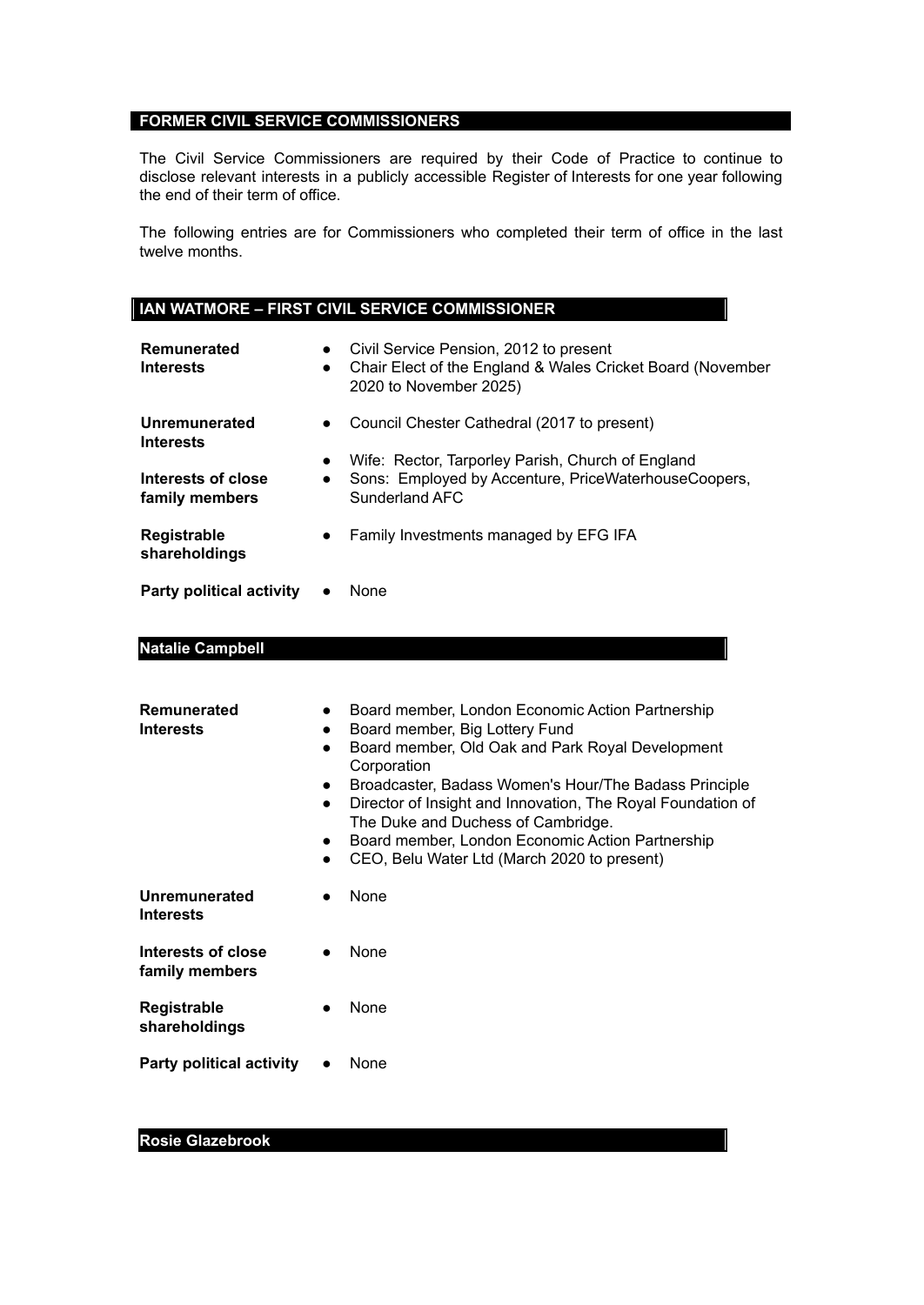| Remunerated<br><b>Interests</b>      | $\bullet$<br>$\bullet$<br>$\bullet$<br>$\bullet$ | Council Member, General Optical Council (January 2015 to<br>present)<br>Chair, Research Ethics Committee (Camden and Kings Cross)<br>Health Research Authority (January 2013 to present)<br>Chair, Publishers' Licensing Services (April 2019 to present)<br>Co-Chair, Copyright Licensing Agency (April 2019 to present)<br>British Standards Institution, Standards Policy and Strategy<br>Committee Member, (Mar'20 – present)<br>Independent contributor to Army culture audit. (Feb'22 to<br>present). |
|--------------------------------------|--------------------------------------------------|-------------------------------------------------------------------------------------------------------------------------------------------------------------------------------------------------------------------------------------------------------------------------------------------------------------------------------------------------------------------------------------------------------------------------------------------------------------------------------------------------------------|
| Unremunerated<br><b>Interests</b>    |                                                  | None                                                                                                                                                                                                                                                                                                                                                                                                                                                                                                        |
| Interests of close<br>family members |                                                  | None                                                                                                                                                                                                                                                                                                                                                                                                                                                                                                        |
| Registrable<br>shareholdings         |                                                  | None                                                                                                                                                                                                                                                                                                                                                                                                                                                                                                        |
| <b>Party political activity</b>      |                                                  | None                                                                                                                                                                                                                                                                                                                                                                                                                                                                                                        |

## **June Milligan**

| Remunerated<br><b>Interests</b>      |           | <b>None</b>                                                                                    |
|--------------------------------------|-----------|------------------------------------------------------------------------------------------------|
| Unremunerated<br><b>Interests</b>    | $\bullet$ | Co-opted lay member of Court Chair of HR and Remuneration<br>Committees, University of Glasgow |
| Interests of close<br>family members | $\bullet$ | Husband: The National Trust and the Monmouthshire and<br>Brecon Canal Trust.                   |
| <b>Registrable</b><br>shareholdings  | $\bullet$ | None                                                                                           |
| <b>Party political activity</b>      |           | None                                                                                           |

## **Joe Montgomery**

| <b>Remunerated</b> |                                    | Director, Newable Ltd (stood down in March 2021) |
|--------------------|------------------------------------|--------------------------------------------------|
| <b>Interests</b>   | • Assessor, Grenfell Tower Inquiry |                                                  |
|                    | c Chair Vauth Futures Faundation   |                                                  |

- **●** Chair, Youth Futures Foundation
- **●** Chairman, RE Ltd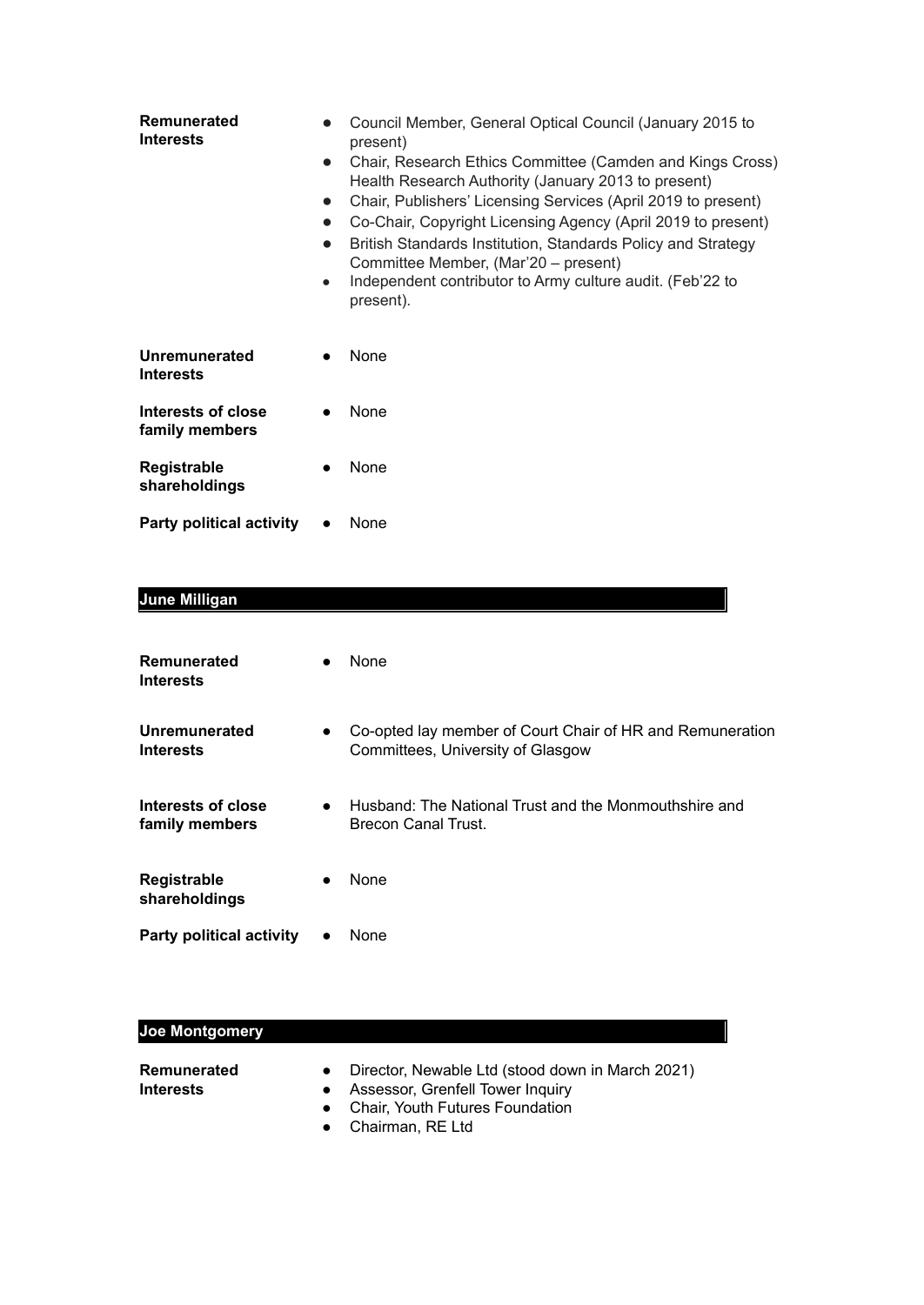| Unremunerated<br><i><u><b>Interests</b></u></i> | <b>None</b> |
|-------------------------------------------------|-------------|
| Interests of close<br>family members            | None        |
| Registrable<br>shareholdings                    | <b>None</b> |
| <b>Party political activity</b>                 | None        |

| <b>Jan Cameron</b>                   |                        |                                                                                                                                                                                                                                                    |
|--------------------------------------|------------------------|----------------------------------------------------------------------------------------------------------------------------------------------------------------------------------------------------------------------------------------------------|
| Remunerated<br><b>Interests</b>      | $\bullet$<br>$\bullet$ | Member for the Employment Tribunal for HM Courts and<br><b>Tribunals Service</b><br>Independent HR Consultancy (2015 to present)                                                                                                                   |
| Unremunerated<br><b>Interests</b>    |                        | None                                                                                                                                                                                                                                               |
| Interests of close<br>family members | $\bullet$              | Partner: Director of a recruitment company and an estate and<br>lettings agency; Director of an estate and lettings agency and<br>property development company; Proprietor of a local<br>newspaper; Entrepreneur in Residence at Brunel University |
| Registrable<br>shareholdings         |                        | <b>None</b>                                                                                                                                                                                                                                        |
| <b>Party political activity</b>      |                        | None                                                                                                                                                                                                                                               |

| <b>Kevin Woods</b>                     |           |                        |
|----------------------------------------|-----------|------------------------|
| <b>Remunerated</b><br><b>Interests</b> | $\bullet$ | None                   |
| Unremunerated<br><b>Interests</b>      | $\bullet$ | Trustee, Leuchie House |
| Interests of close<br>family members   | $\bullet$ | None                   |
| Registrable<br>shareholdings           | $\bullet$ | None                   |
| <b>Party political activity</b>        | $\bullet$ | None                   |